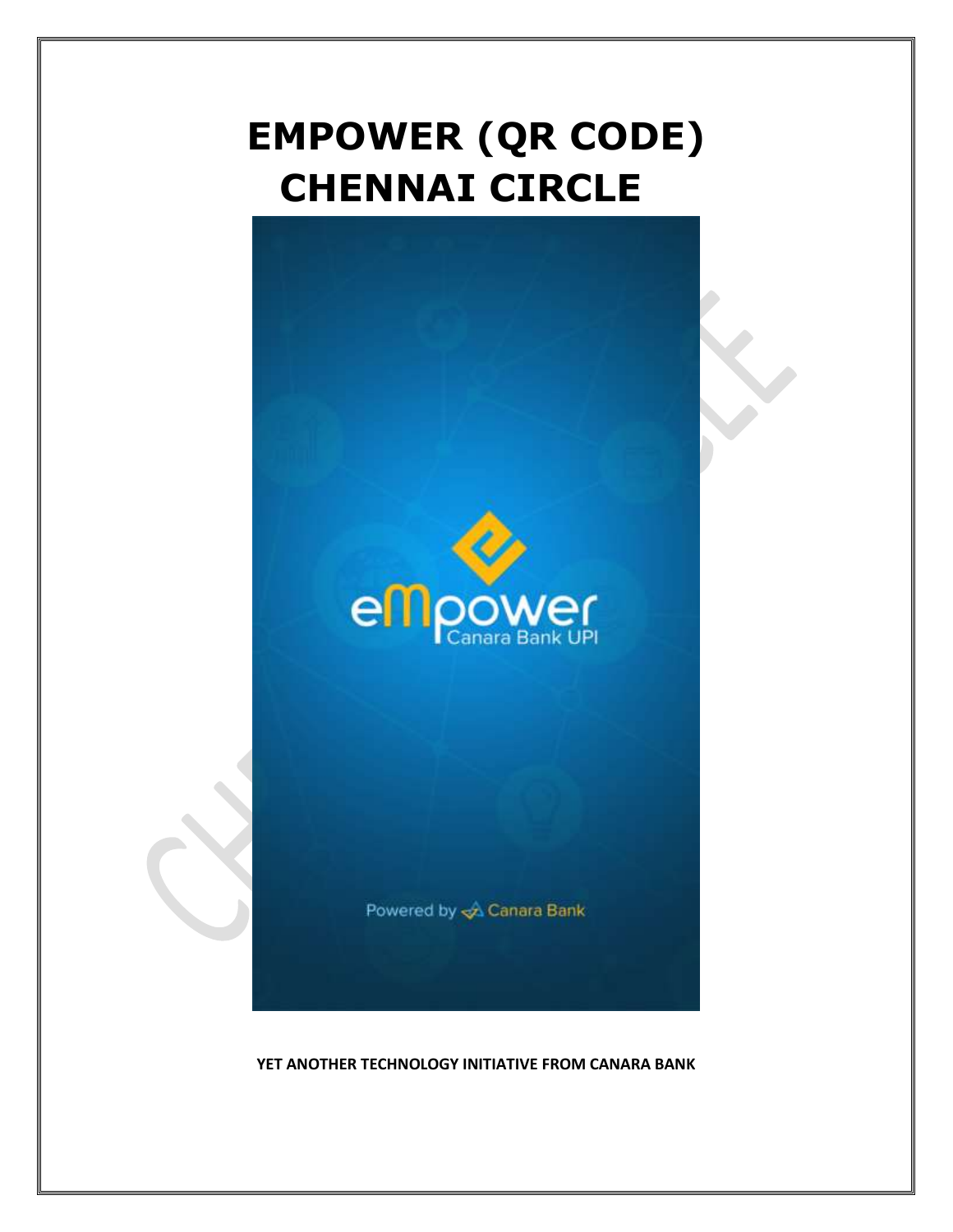### **FOR RECEIVING PAYMENT FROM THE OTHER PERSON:**

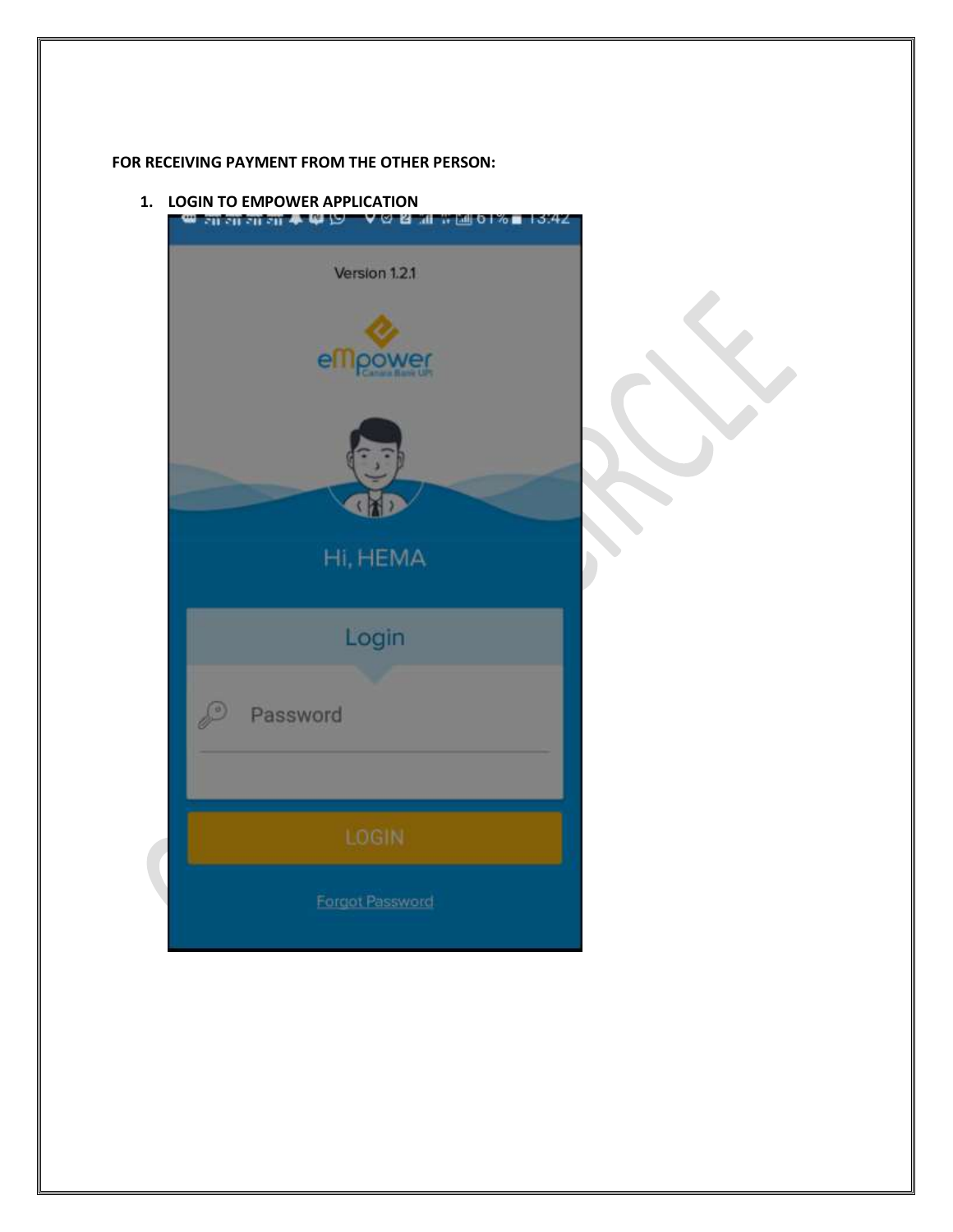| $\circledcirc$ $\circlearrowright$<br>HEMA<br>hemaod380@cnrb(******0380)<br>My Balance<br>Transactions<br>My Banks<br>ΪIΙ<br><b>Add Banks</b><br>Pay Money<br><b>Request Money</b> |  | ● 霜霜霜霜 ▲ 日 ⊙ ○ ○ 日 3 世 13:32 |  |
|------------------------------------------------------------------------------------------------------------------------------------------------------------------------------------|--|------------------------------|--|
|                                                                                                                                                                                    |  |                              |  |
|                                                                                                                                                                                    |  |                              |  |
|                                                                                                                                                                                    |  |                              |  |
|                                                                                                                                                                                    |  |                              |  |
|                                                                                                                                                                                    |  |                              |  |
|                                                                                                                                                                                    |  |                              |  |
|                                                                                                                                                                                    |  |                              |  |
|                                                                                                                                                                                    |  |                              |  |
|                                                                                                                                                                                    |  |                              |  |
|                                                                                                                                                                                    |  |                              |  |
|                                                                                                                                                                                    |  |                              |  |
|                                                                                                                                                                                    |  |                              |  |
| <b>Pending Request</b>                                                                                                                                                             |  |                              |  |
|                                                                                                                                                                                    |  |                              |  |

- **4. ENTER THE PURPOSE**
- **5. ENTER THE AMOUNT REQUIRED.**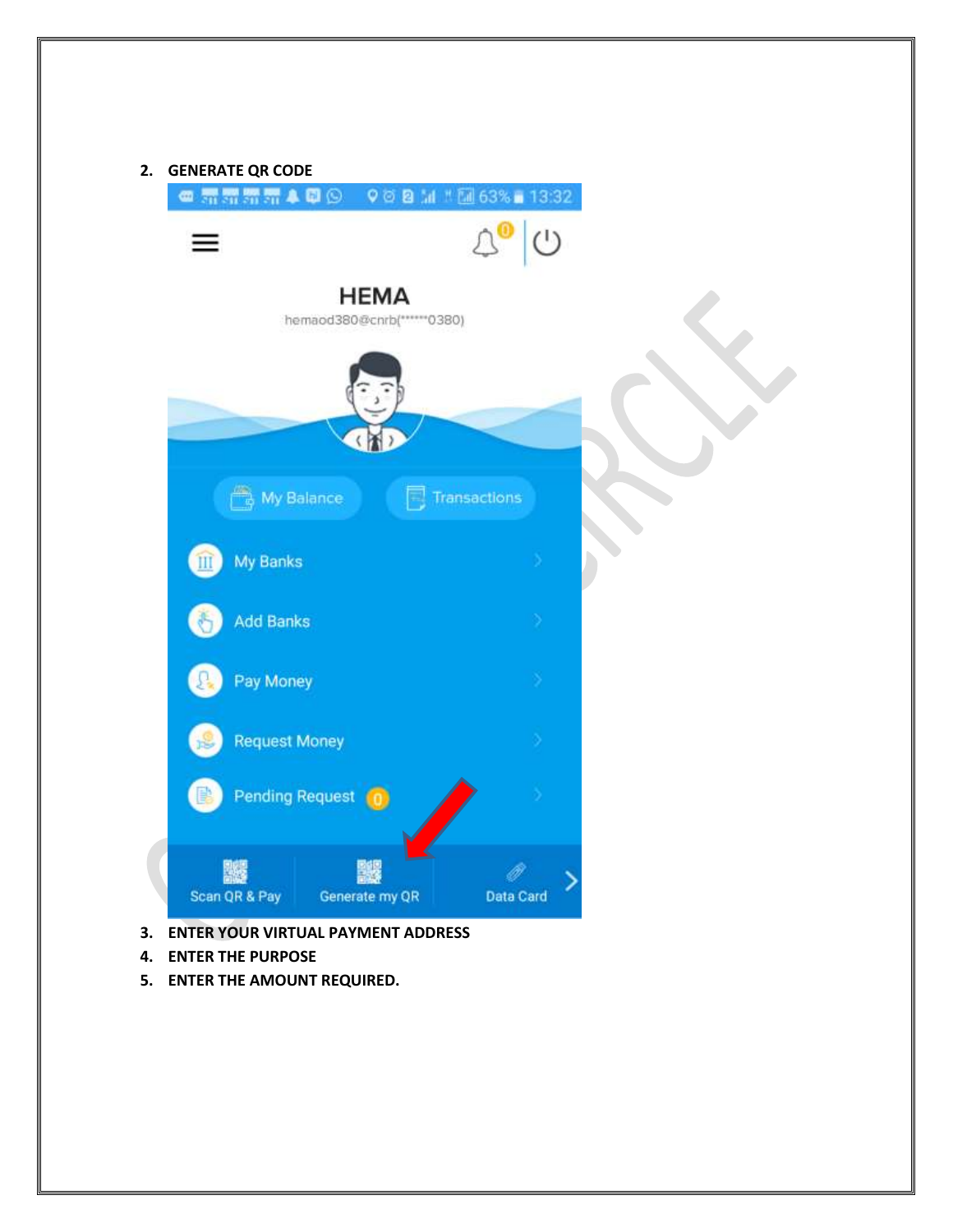## **6. GENERATE QR CODE AND SAVE ITTO GALLERY**

| jo. | Virtual Payment Address<br>hemacan23250@cnrb |
|-----|----------------------------------------------|
|     | Payee Name<br><b>HEMAS</b>                   |
|     | Purpose<br>Test                              |
|     | Amount<br>1                                  |
|     | Generate QR Code                             |

 $\propto$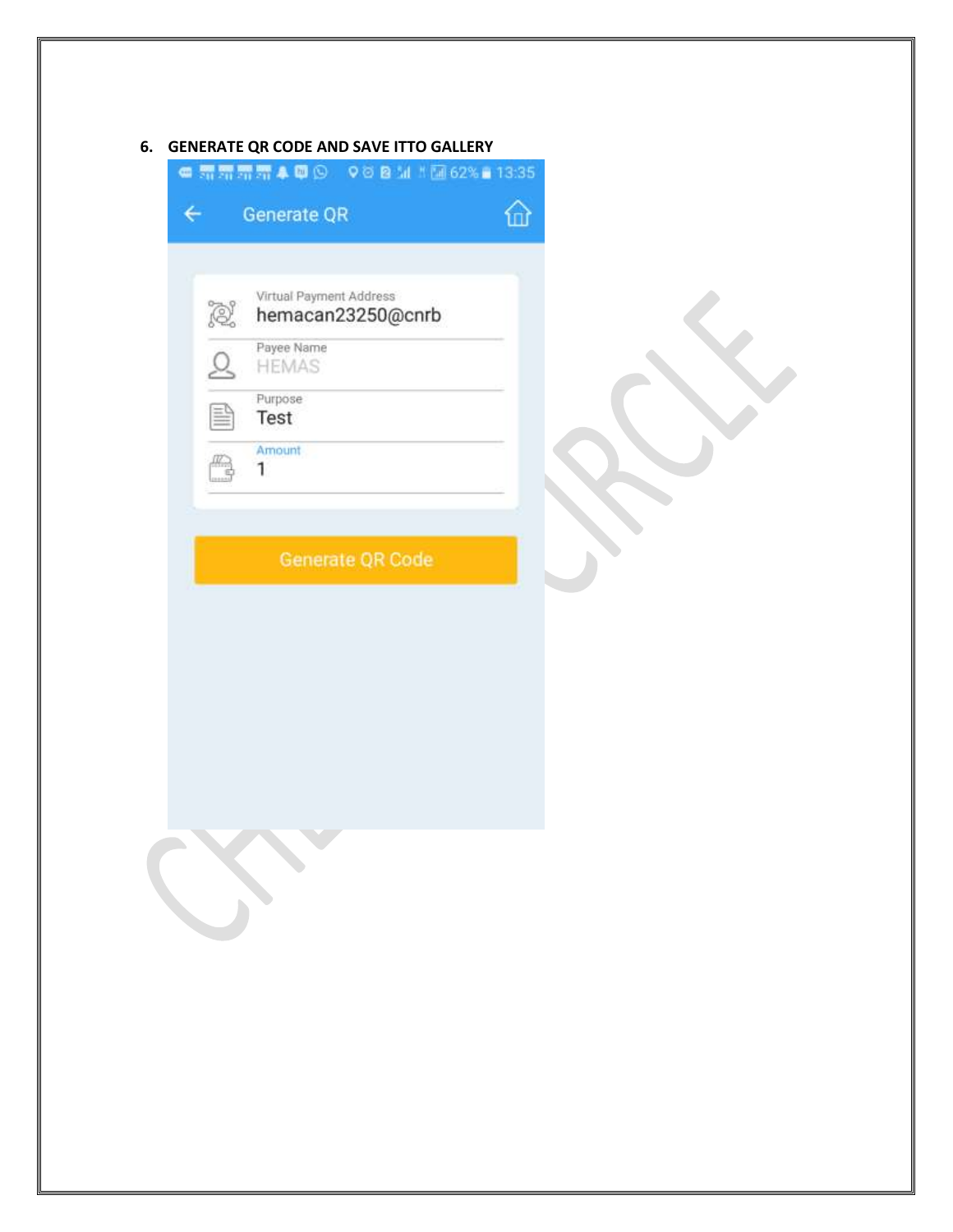

- **7. SHARE THE QR CODE GENERATED TO THE OTHER PERSON FROM WHOM THE AMOUNT IS TO BE RECEIVED.**
- **8. RECEIVER NEED NOT GENERATE QR CODE FOR EACH AND EVERY TRANSACTION**
- **9. INSTEAD, ONE QR CODE GENERATED MAY BE SAVED IN GALLERY WHICH CAN BE SCANNED BY THE SENDER.**
- **10. ALTERNATIVELY, IN CASE OF A VENDOR, QR CODE ONCE GENERATED MAY BE TAKEN A PRINT AND PASTED AT VANTAGE POINT OF HIS ESTABLISHMENT , SO THAT ANY SENDER CAN SCAN THAT IMAGE AND MAKE SETTLEMENT.**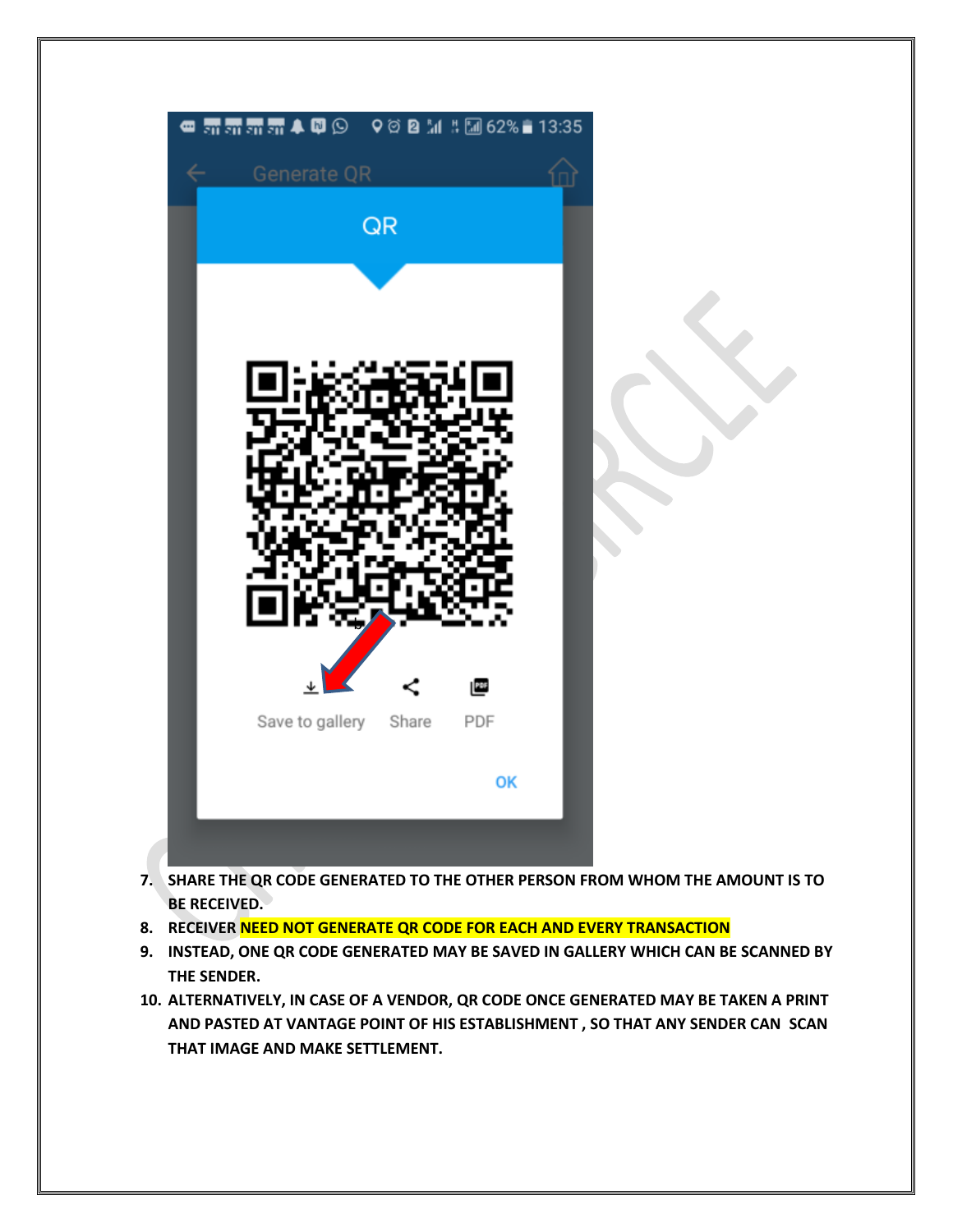#### **STEPS FOR SENDER:**





- - - -
			- -
		-
	-
	-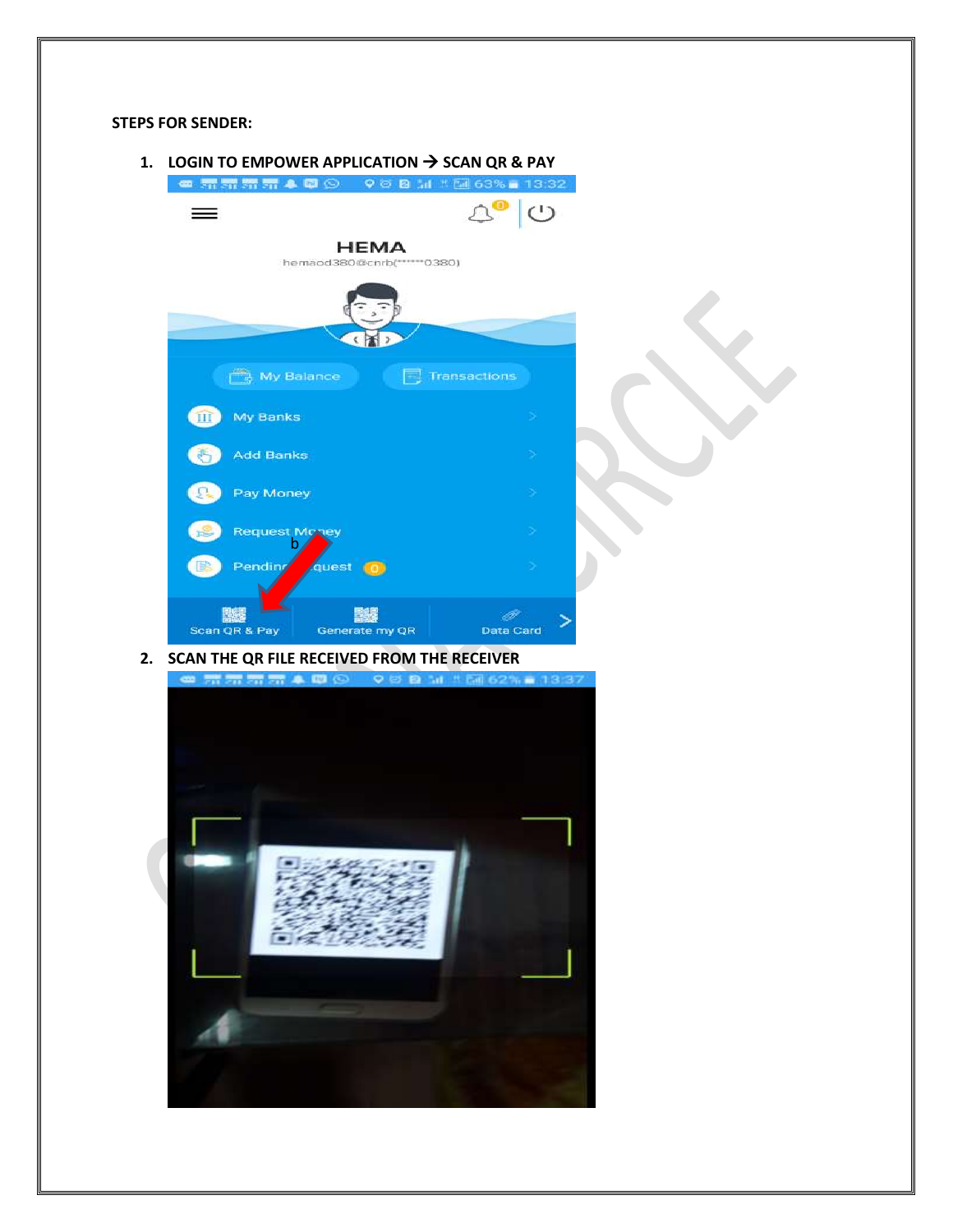**3. IMMEDIATELY THE SYSTEM WILL FETCH THE DETAILS OF THE BENEFICIARY. (VIRTUAL ID, NAME, PURPOSE AND AMOUNT).**

|                               | <b>■ 新新新聞▲ 10 ♀◎ 2 M M 10 62% ■ 13:39</b> |  |
|-------------------------------|-------------------------------------------|--|
| <b>Merchant Pay</b>           |                                           |  |
|                               | b,                                        |  |
| <b>Select Virtual Address</b> |                                           |  |
| hemacan23250@cnrb             |                                           |  |
| Select Bank                   |                                           |  |
| Canara Bank(******3250)       |                                           |  |
| Merchant                      | sbac82445@cnrb                            |  |
| Address:                      |                                           |  |
| Merchant Name:                | DrDURAIPANDITV                            |  |
| Purpose:                      | test                                      |  |
| Amount:                       | 1.00<br>₹                                 |  |
|                               | <b>SUBMIT</b>                             |  |

**4. THE SYSTEM WILL ALLOW THE SENDER TO CHANGE PURPOSE AND THE AMOUNT . SENDER HAS TO SUBMIT. THE SENDER CAN SELECT ANY ONE OF HIS/HER VIRTUAL PAYMENT ADDRESS IF THERE IS MORE THAN ONE.**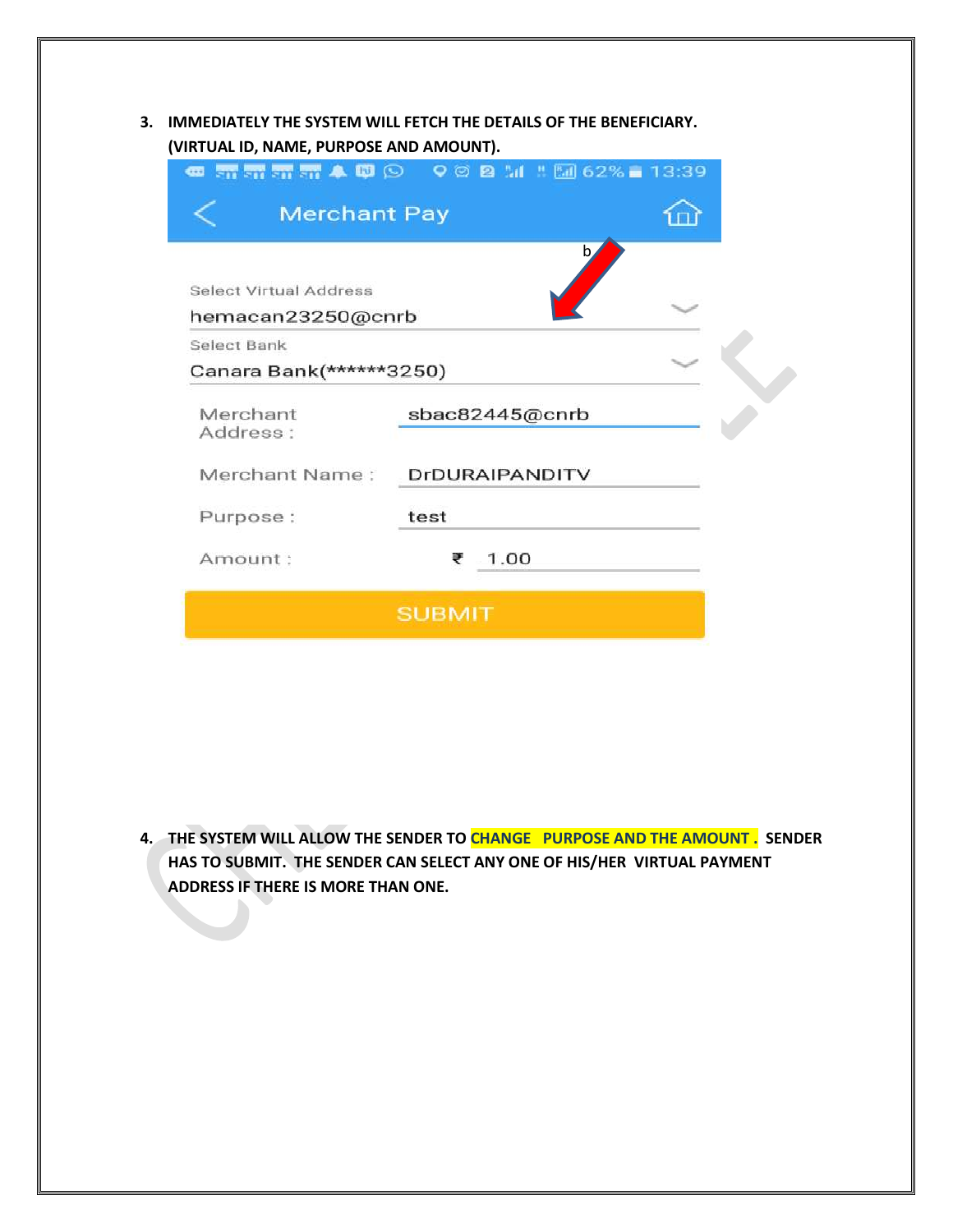## **5. ENTER THE MOBILE BANKING MPIN NUMBER.**

|             | ● 新羅羅羅 409 008 11 1回62% 13:37 |                         |  |
|-------------|-------------------------------|-------------------------|--|
|             | Merchant Pay                  |                         |  |
|             |                               |                         |  |
|             | Select Virtual Address        |                         |  |
|             | hemacan23250@cnrb             |                         |  |
| Select Bank |                               |                         |  |
|             |                               |                         |  |
|             | <b>Enter UPI PIN</b>          |                         |  |
|             |                               |                         |  |
|             |                               |                         |  |
|             | Enter UPI PIN                 |                         |  |
|             |                               |                         |  |
|             |                               |                         |  |
|             |                               | <b>NO</b><br><b>YES</b> |  |
|             |                               |                         |  |
|             |                               |                         |  |
|             |                               |                         |  |
|             |                               |                         |  |
|             |                               |                         |  |
|             |                               |                         |  |
|             |                               |                         |  |
|             |                               |                         |  |
|             |                               |                         |  |
|             |                               |                         |  |
|             |                               |                         |  |
|             |                               |                         |  |
|             |                               |                         |  |